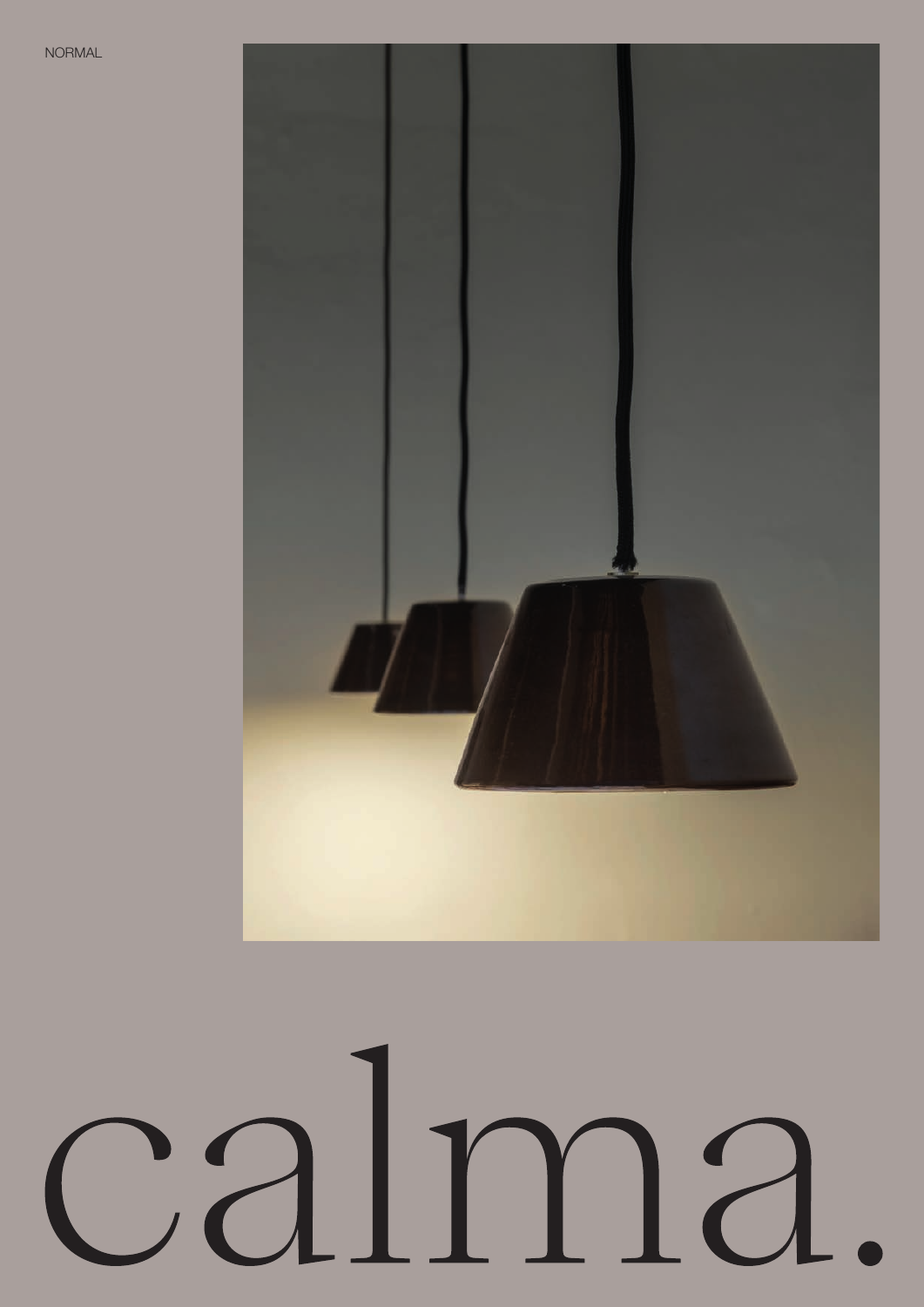## normal

DESIGN: ANDREU CARULLA



### *The Design:*

Normal lamps seek for the essential form by simplifying geometry and material. Its classic and basic aesthetic contrasts with the unusual and rustic but at the same time sophisticated material. A collection made entirely in the Empordà with glazed ceramics from La Bisbal.

The collection consists of 4 models: one wireless, two ceiling and a wall sconce that allows us to consistently illuminate multiple spaces. Indoor and covered outdoor use is recommended.

DESIGN: ANDREU CARULLA

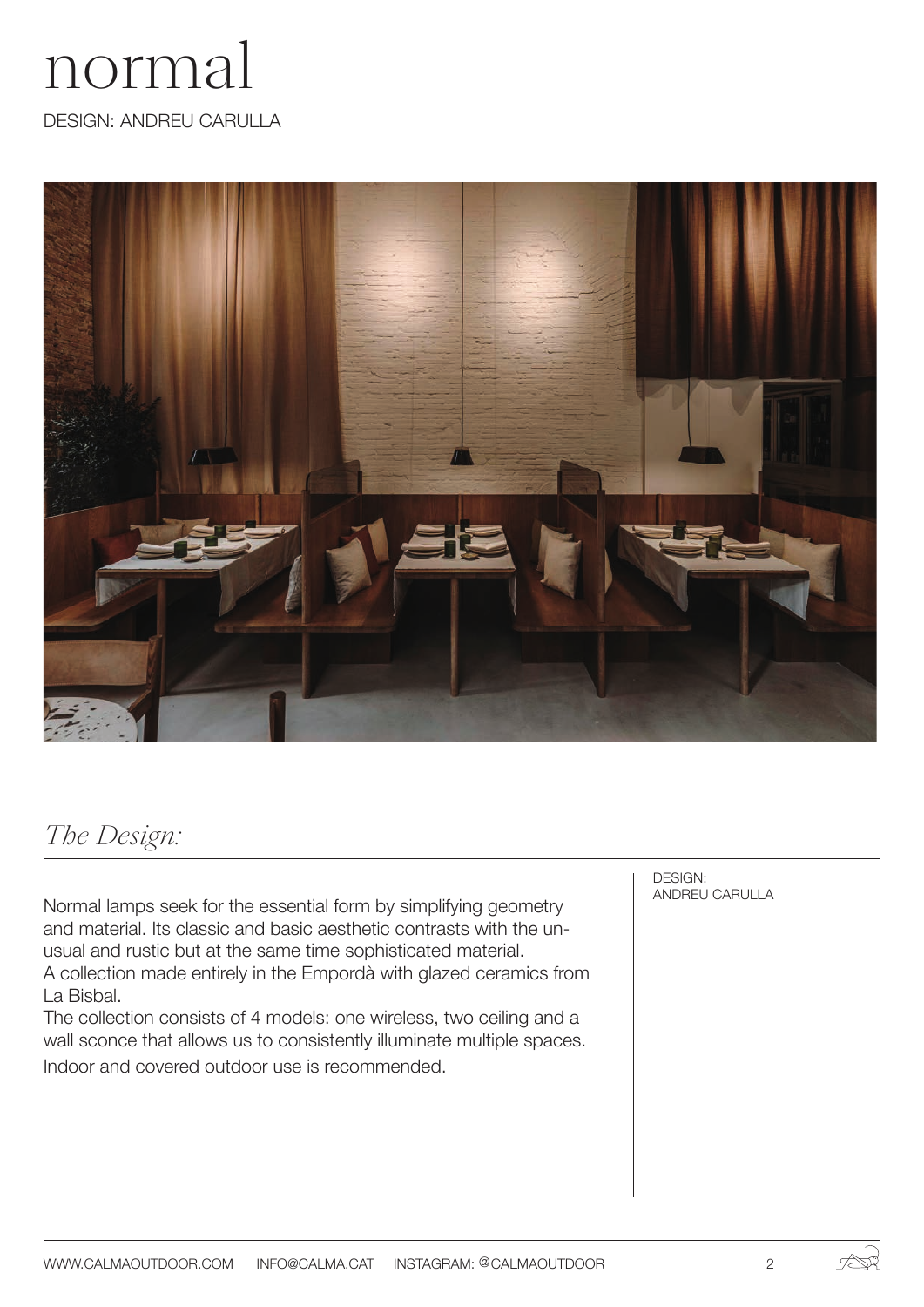





Ceramic structure lamp that incorporates LED 2,6w of 315 lumens, "one" touch ignition and USB recharge included. Suitable for outdoors.

| SIZF            |       | RFF. 720 |
|-----------------|-------|----------|
| <b>DIÁMETER</b> | 16 CM | 6"       |
| <b>HEIGHT</b>   | 32 CM | 12"      |
| N.W.            |       | $0.8$ KG |

| UN/BOX:          | 1/1         |
|------------------|-------------|
| <b>BOX SIZE:</b> | 23X23X40 CM |
| $V \cap I$ :     | $0.02$ M3   |
| G.W:             | 2.8 KG      |

MATERIALS/COLOURS Ceramic Structure









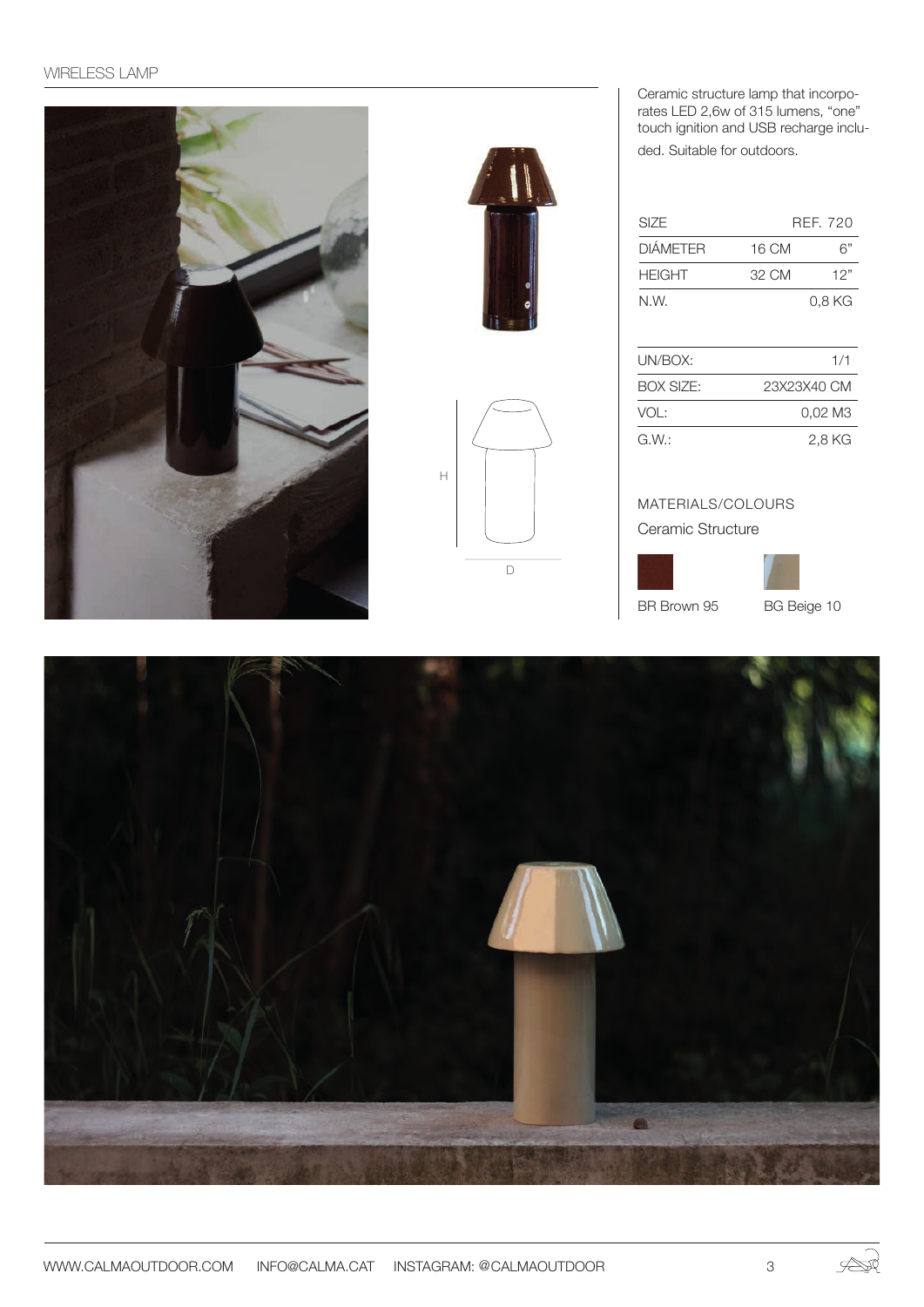

CEILING LAMP



CEILING LAMP



MATERIALS/COLOURS

Ceramic Structure



BR Brown 95 BG Beige 10









D

Ceramic wall light, incorporating LED 4,5w of 500 lumens, wired installation. Suitable for outdoor

|   | <b>SIZE</b>      |             | REF. 721 |
|---|------------------|-------------|----------|
|   | <b>DIÁMETER</b>  | 16 CM       | 6"       |
|   | <b>HEIGHT</b>    | 10 CM       | 4"       |
|   | N.W.             |             | $0.8$ KG |
|   | UN/BOX:          |             | 1/1      |
|   | <b>BOX SIZE:</b> | 23X23X15 CM |          |
|   | VOL:             |             | 0,008 M3 |
| D | G.W.:            |             | 1,00 KG  |

Ceiling hanging ceramic lamp, with direct suspension by cable and wired installation. It incorporates one LED 4,5w of 500 lumens. Suitable for outdoor

| SI7F            | REF. 722    |          |
|-----------------|-------------|----------|
| <b>DIÁMFTFR</b> | 16 CM       | 6"       |
| <b>HEIGHT</b>   | 10 CM       | 4"       |
| N.W.            |             | 0.8 KG   |
| UN/BOX:         |             | 1/1      |
| BOX SIZE:       | 23X23X15 CM |          |
| VOL:            |             | 0,008 M3 |
| G.W:            |             | 1.00 KG  |

Ceiling hanging ceramic lamp, with direct suspension by cable and wired installation. It incorporates one LED 8,4w of 960 lumens. Suitable for outdoor

| <b>SIZE</b>      | <b>REF. 723</b> |      |
|------------------|-----------------|------|
| <b>WIDTH</b>     | 16 CM           | 6"   |
| <b>DEPTH</b>     | 45,5 CM         | 18"  |
| <b>HEIGHT</b>    | 10 CM           | 4"   |
| N.W.             |                 | 3 KG |
| UN/BOX:          |                 | 1/1  |
| <b>BOX SIZE:</b> | 50X23X15 CM     |      |
| VOL:             | 0.017 M3        |      |
| G.W.:            | 3.2 KG          |      |

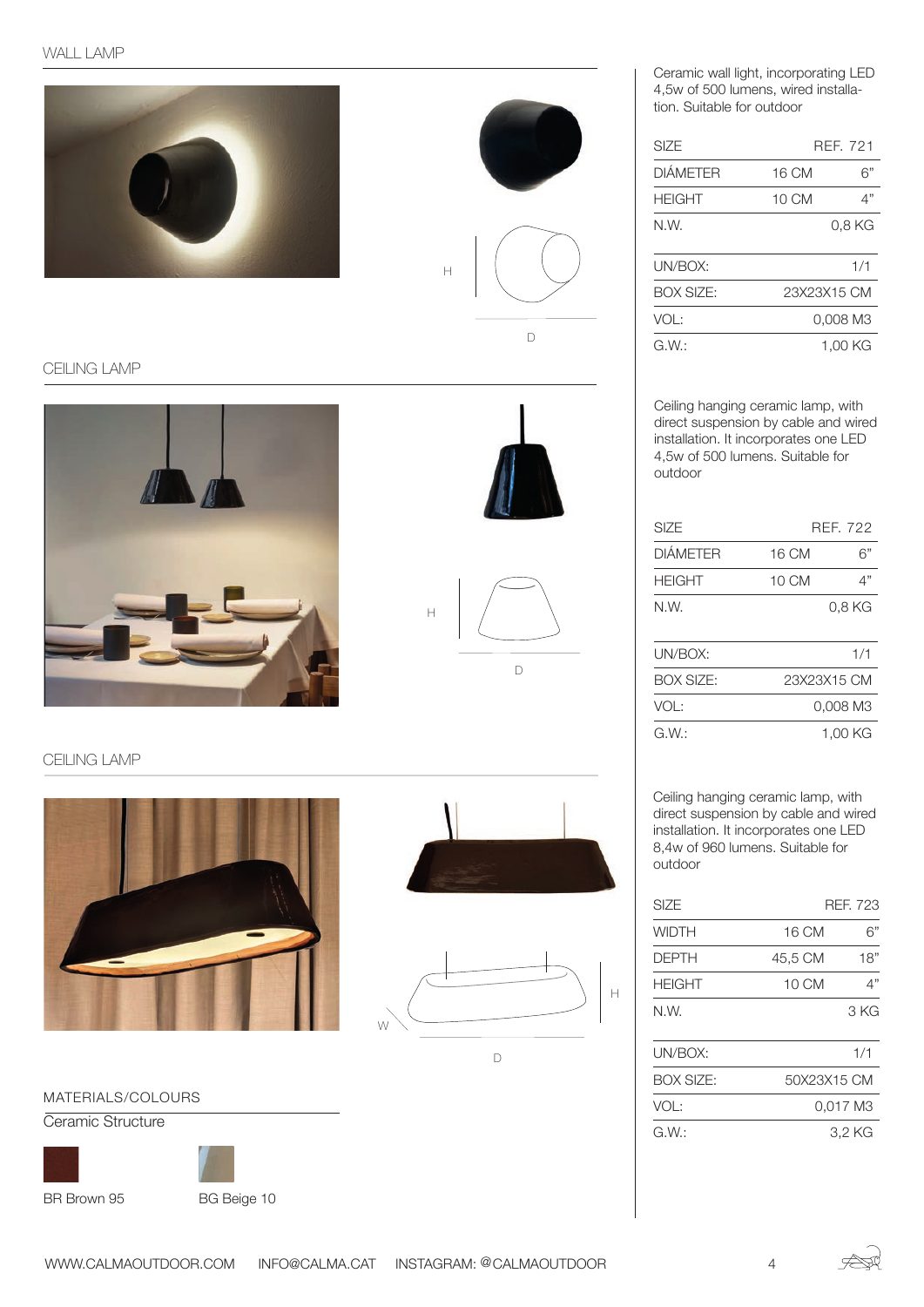# tub Y

#### DESIGN: ANDREU CARULLA



LIGHT BULB



Ceramic wall light, incorporating LED 4,5w of 500 lumens, wired installation. Suitable for outdoor

| <b>SIZE</b>      |             | <b>RFF 713</b>         |
|------------------|-------------|------------------------|
| <b>WIDTH</b>     | Ø 10 CM     | 24"                    |
| <b>DEPTH</b>     | 23 CM       | 36"                    |
| HEIGHT           | 58 CM       | 30"                    |
| N.W.             |             | 5,10 KG                |
| UN/BOX:          |             | 1/1                    |
| <b>BOX SIZE:</b> | 15X28X63 CM |                        |
| VOL:             | 0,026 M3    |                        |
| G.W:             | 5.50 KG     |                        |
|                  |             |                        |
| <b>SIZE</b>      |             |                        |
| <b>WIDTH</b>     | Ø 10 CM     | 24"                    |
| <b>DEPTH</b>     | 35 CM       | 36"                    |
| <b>HEIGHT</b>    | 65 CM       | <b>REF. 714</b><br>30" |
| N.W.             |             |                        |
| UN/BOX:          |             | 6,10 KG<br>1/1         |
| <b>BOX SIZE:</b> | 15X40X70 CM |                        |
| VOL:             | 0.042 M3    |                        |





D